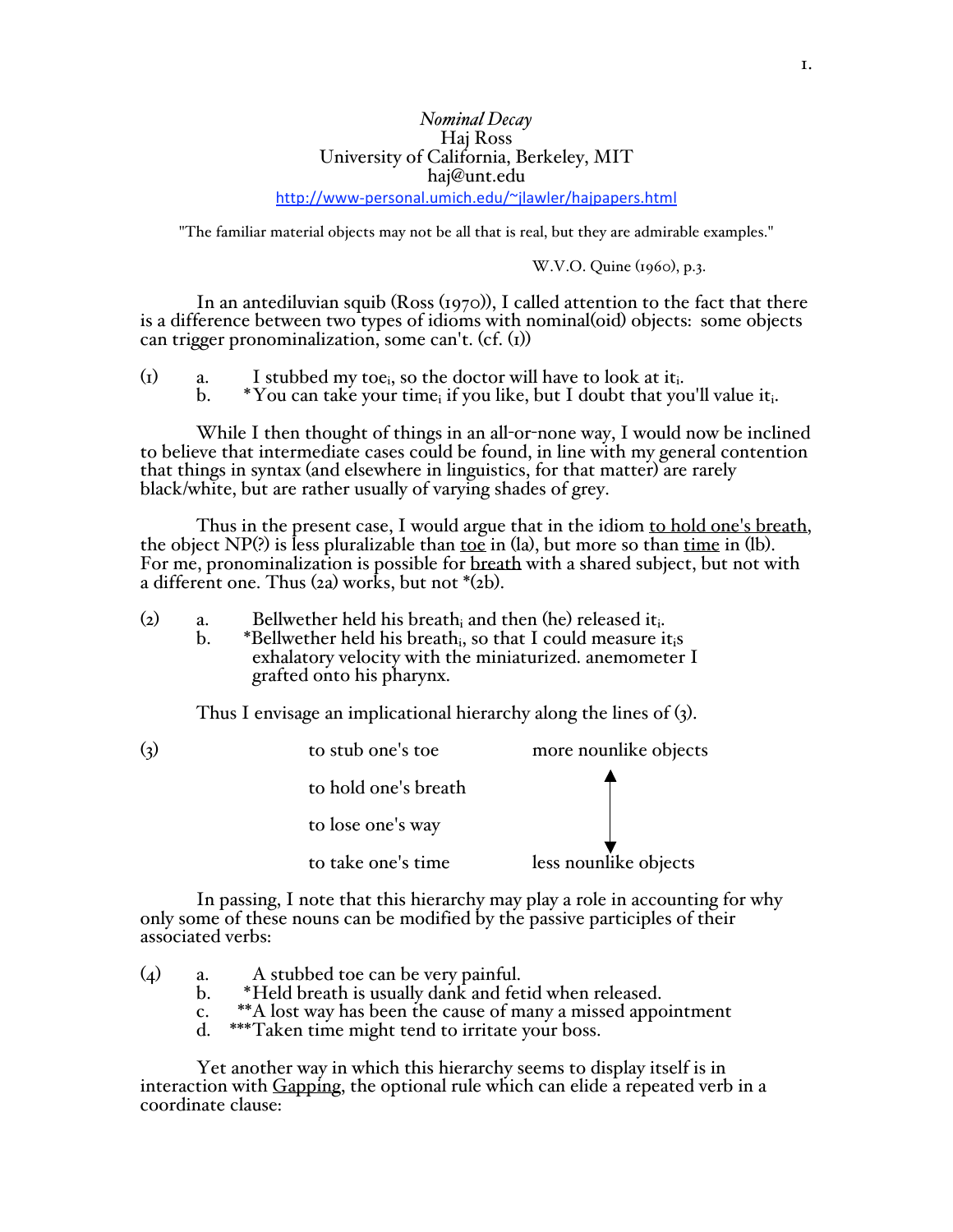- $(5)$  a. I stubbed my toe, and she stubbed hers.
	- b. I held my breath, and she held hers.
	- c.  $\mathbb{R}^*$ I lost my way, and she lost hers.<br>d.  $\mathbb{R}^*$ I took my time, and she took he
	- $*$ I took my time, and she took hers.

Yet another: the object nouns(?) in (3) are less and less incorporable, as we see in (6).

- (6) a. Please make the children all wear steel-tipped boots, to minimize the danger of toe-stubbing.
	- b. ?Prolonged breath-holding may lead to an exalted state.
	- c. \*Way-losing in the woods leads to merit badge cancellation.
	- \*Undue time-taking at the water-cooler will surely rile Mr. Grarlsh.

*Mutatis mutandis*, the same is true for Object Raising (or *Tough*-Movement):

- (7) a. i. To stub one's toes in the dark is easy  $\rightarrow$  via Object Raising
	- ii. One's toes are easy to stub in the dark.<br>b. ? One's breath is harder to hold under th
		- ? One's breath is harder to hold under the water, than above it.
	- c. \* One's way is almost impossible to lose in a GPS-equipped new Solara<sup>TM</sup>
	- d. \*One's time is impossible to take on the freeway.

However, the main point of this squib is the interaction of the hierarchy in (3) with a rule which I will call Pluralization. With a plural subject, the higher up an idiom is on the list in  $(3)$ , the less grammatical is the sentence with a singular NP in object position. Compare the sentences in  $(7)$ :

- (7) a. Jeanne and Minerva stubbed their [toes / \*toe].
	- Jeanne and Minerva held their [breaths / breath]
	- c. Jeanne and Minerva lost their  $[**ways / way]$ .<br>d. Jeanne and Minerva took their  $[**times / time]$
	- Jeanne and Minerva took their  $[**t]$  times / time].

It does not suffice merely to say that for *stub one's toe*, Pluralization is obligatory, that it is blocked for *take one's time* and *lose one's way*, and optional for *hold one's breath*. For in this last case, there seem to be different conceptualizations associated with the presence or absence of the plural on *breath*. With singular *breath*, it is required (f0r me) that the speaker perceive that there is one event which causes Jeanne and Minerva to either hold their breath physically, i.e., to stop breathing for a while, or, in the metaphorical sense, merely to wait in suspense, and very intently. In short, Jeanne and Minerva are conceptualized as doing this breath-stopping waiting, together, at least at the same time, if not at the same place.

By contrast, while *breaths* admits of this joint reading (as I hear the sentence), this plural also allows for a reading in which there are two, non-simultaneous, waitings. As would be the case in a context like (8).

(8) As the swimming teacher went slowly down the list of names, checking each child's breath-holding ability individually, it turned out that Jeanne and Minerva had held their [breaths / ??breath] the longest of any of us.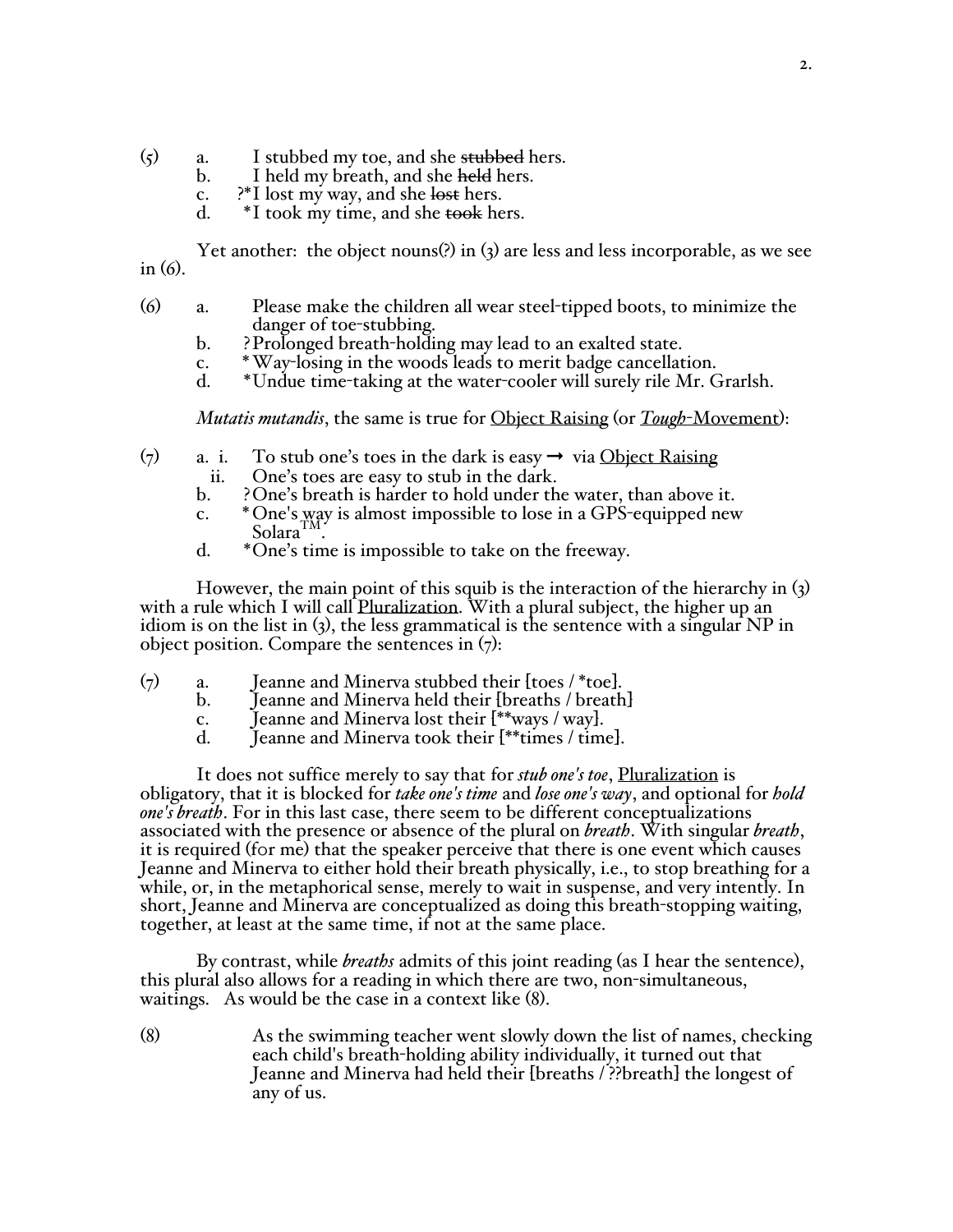Another way of forcing a non-joint reading, as noted in Lakoff and Peters (1969), in which the semantactic consequences of jointness are gone into in depth, is to append the quantifier both:

## (9) Both Jeanne and Minerva held their [breaths / ?\*breath]

For me, however, the clearest ungrammaticality results when one collapses such sentences as (9a) into (9b) by means of the operation that produces/sanctions the adverb respectively:

- (9) a. Jeanne held her breath on Tuesday, and Minerva held her breath on Wednesday.
- (9) b. Jeanne and Minerva held their [breaths / \*breath] on Tuesday and Wednesday, respectively.

I have been discussing these contrasts in jointness as if they were to be accounted for by a semantactic rule which, under conditions of non-joint interpretation, changes a non-plural -form breath (as in (9a)) into a plural one (as in (9b)). Such a view of matters is by no way forced by the facts – it merely is my personal lineage as a transformationalist speaking. Those whose predilections and training have inclined them to a descriptive apparatus involving filters or interpretive rules should encounter no difficulties in constructing a functional equivalent for Pluralization. Nor are they intended to, for the main purpose of this note is not to champion some theoretical framework, but rather to call the attention of all researchers to a mutual problem.

I will close with some final observations about the object nouns in (3). In related uses of these nouns, even when they are not in construction with the idiomatically collocated verbs of (3), these nouns seem to differ with respect to how well they can occur in the plural. This becomes clear from such data as those I cite in  $(i<sub>O</sub>)$ .

- (10) a. Hans stubbed both big toes. But since these toes are crucial equipment for a rock-climbing instructor, he'll probably be fully compensated by his insurance company.
	- b. ?Even though pearl-divers in the laboratory were able to hold their breath 3 times longer than normal citizens, pneumometer tests performed on the breaths from both groups of subjects revealed no significant differences in fetidity.
	- c. ?\*The way to Pike's Peak through the city is far less scenic than the way through the stockyards, but the two ways are about equal in number of beer cans per square meter.
	- d. \*\*\*Even if you take your time slicing the carrots and I take my time peeling the onions, these times will still feel like work.

That is, it would be refreshing if the declining acceptabilities in (10) could provide a basis for the differences which have formed the main topic of this paper, and I am hopeful that such a demonstration will one day be feasible.

There is an extremely important issue lurking in the wings here  $-$  the question of the conceptual, or possibly perceptual, basis for the count/mass distinction. Let us return to the contrast between (9a) and (9b), which I repeat for convenience.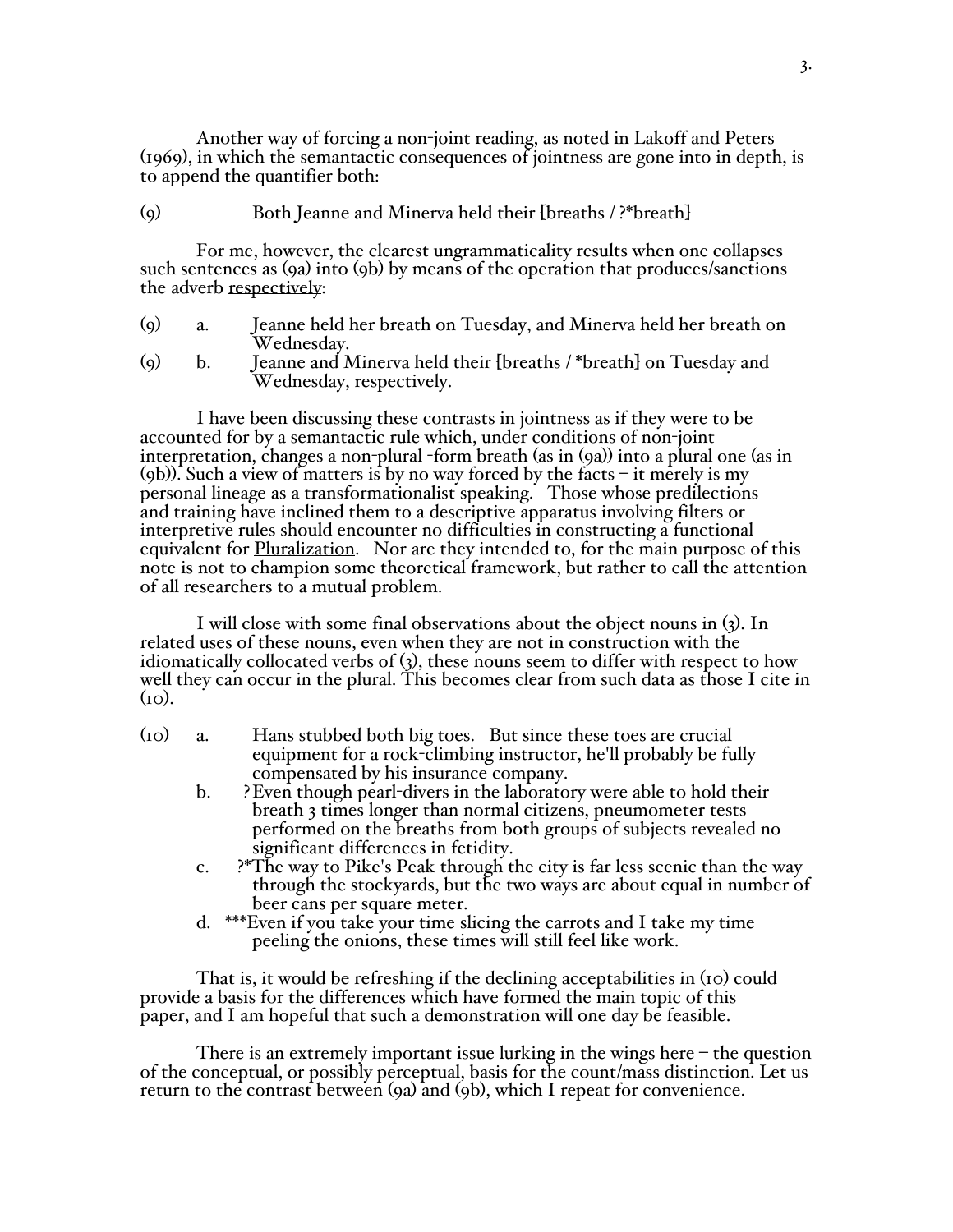- (9) a. Jeanne and Minerva stubbed their [toes / \*toe].<br>b. Jeanne and Minerva held their [breaths / breath
	- Jeanne and Minerva held their [breaths / breath].

The question which this contrast raises, in my mind, is why we refuse to perceive a simultaneous toe-stubbing (say, one in which Jeanne and Minerva both kick a rock at the same time, as part of a prearranged plan) as codable with a singular toe, as in  $(II)$ .

(11) ?\*On Tuesday, June 9, at 5:17 a.m. precisely, Jeanne and Minerva deliberately stubbed their toe together, precipitating a constitutional crisis unparalleled in recent legal history.

It seems unsatisfying to me to rejoin along the lines of (12):

(12) "But there are two physically distinct toes (except in the rather grotesque case of Siamese twins)! Obviously, it was not one physical object that was injured, but two. Hence the plural."

The reason is that the way I conceive of the referent of *her breath* in (13):

(13) Jeanne held her breath.

is as a physical, bounded entity: the gaseous contents of Jeanne's lungs. To be sure, this is not a physical object, but rather, as we "know" from physics, a collection of molecules. Still, English does not scruple at viewing it as a singular entity, as we can see (in (2a)). And obviously, the set of molecules in Jeanne's lungs is not the same as the set in Minerva's, so why should we be able to "fuse" the two distinct volumes, as it were, in the case of a simultaneous breath-hold, to say (14)?

(14) Jeanne and Minerva held their breath together.

I do not think that we can look to physics for an answer here. Rather, I believe that what is at issue is a psychological matter: what are the properties of prototypical objects? The provisional answer I would suggest appears in  $(r_5)$ .

- (15). Objects are prototypically (for a discussion of this crucial psychological, and linguistic, notion, cf. Rosch (1975) and Lakoff  $(1987)$ .
	- a. Solid
	- b. Spatio-temporally contiguous
	- c. Not aggregates (like piles, sets, etc.)<br>d. Not inalienable parts of larger object
	- Not inalienable parts of larger objects (thus elbows and necks are not great objects, though toes and fingers and perhaps tongues, perhaps because they protrude, seem to be far closer to attaining objectcitizenship).

We are willing to depart from all of these: we refer to some spatially-bounded liquids as objects (*tear-drop*, *lake*, *river*), and volumes of gas (*cloud*, *column of smoke*), and sometimes temporally but not spatially contiguous event parts, as in a joint breath, and even, wildly, in cases of morphological regeneration, as Postal (1976) has pointed out - cf. (16), in which the it refers to an object (?) that is neither spatially nor temporally contiguous with the chameleon's tail.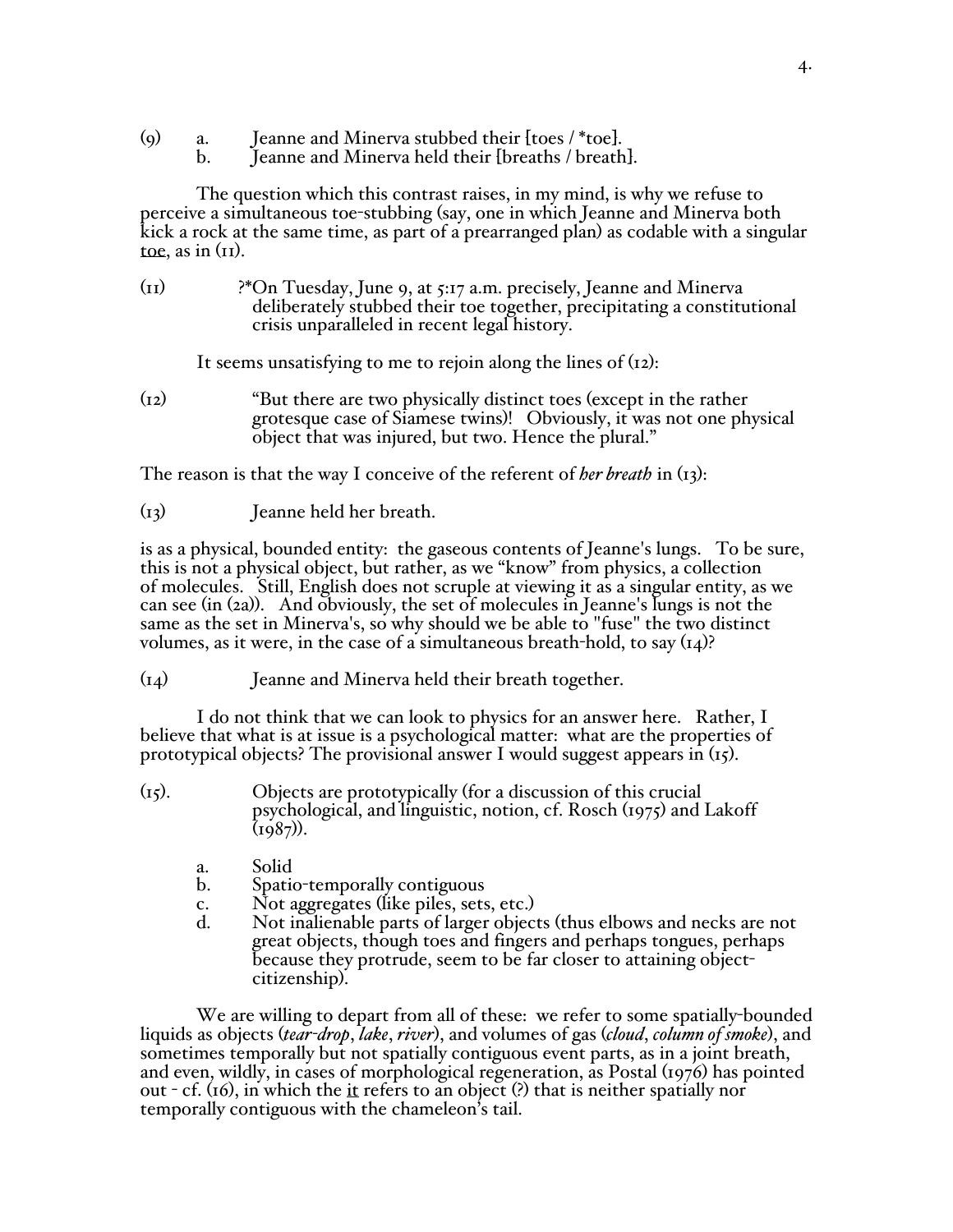$(16)$  My pet chameleon got his tail<sub>i</sub> caught in the door, but it<sub>i</sub> will grow back.

But none of these are garden-variety, prototypical objects, and when we depart from the prototype, we find that certain morphosyntactic properties which go with the psychological prototype, such as those in  $(r_7)$ , may be absent.

| (I7) | The Count Noun Syndrome (in part) |  |  |
|------|-----------------------------------|--|--|
|------|-----------------------------------|--|--|

- Count nouns can
- a. be pluralized
- b. be modified by numbers and *many*/*few*, and *each*
- c. trigger pronouns<br>d. not occur articlel
- not occur articlelessly in the singular (*I kissed*  $*(a)$  *dog.*) etc.

What appears to be beating the drum which the constructions I have been discussing dance to is a gradual departure from the experientially based prototype in  $(i5)$  – thus a toe is a better match to the prototypical object than is a breath, and a breath (which is still physical, anyway) is better than is a way – whose physicality or not I will leave to my colleagues in philosophy to debate) and *way* (which is visualizable, anyway) is better than *time*. So far, so good, perhaps.

What I have yet to understand is how the factors in  $(\tau)$  are arranged – why does the more or less monotonic decline in experienceability of the nouns in (3) pick one or the other of the morphosyntactic properties in  $(r<sub>7</sub>)$ , and the others that the discussions of this paper presuppose, as criterial? Tersely, why all the fuss about pluralizability?

To sum up the discussion above, I think that the following squish<sup>2</sup> is adequate, to the limited extent that I have been able to explore the phenomenon to date.

| (18)  |                     | Less Restrictive |                |                                           |                            |                       |  |
|-------|---------------------|------------------|----------------|-------------------------------------------|----------------------------|-----------------------|--|
|       |                     | Ven N            | Gapping Plural | w/idiom                                   | Pronounal-<br>inability    | Plural $w/o$<br>idiom |  |
| a.    | stub one's toe      | OK               | OK             | <b>OBL</b>                                | OK.<br>(cf. (l a))         | OK                    |  |
| $b$ . | hold one's breath * |                  | ?              | "OPT"<br>(but cf. $(7)$ - subject,<br>(q) | $OK w =$<br>(cf.(2))       | OK                    |  |
| c.    | lose one's way      | $\ast$           | ?*             | <b>BLOCKS</b>                             | $\frac{9}{0}$ <sup>3</sup> | ÿ,                    |  |
| d.    | take one's time     | *                | ?*             | <b>BLOCKS</b>                             | $\ast$<br>(cf. (rb))       | $\ast$                |  |
|       |                     | (cf. (4))        | (cf. $(5)$ )   | (cf. (6))                                 |                            | (cf. (ro))            |  |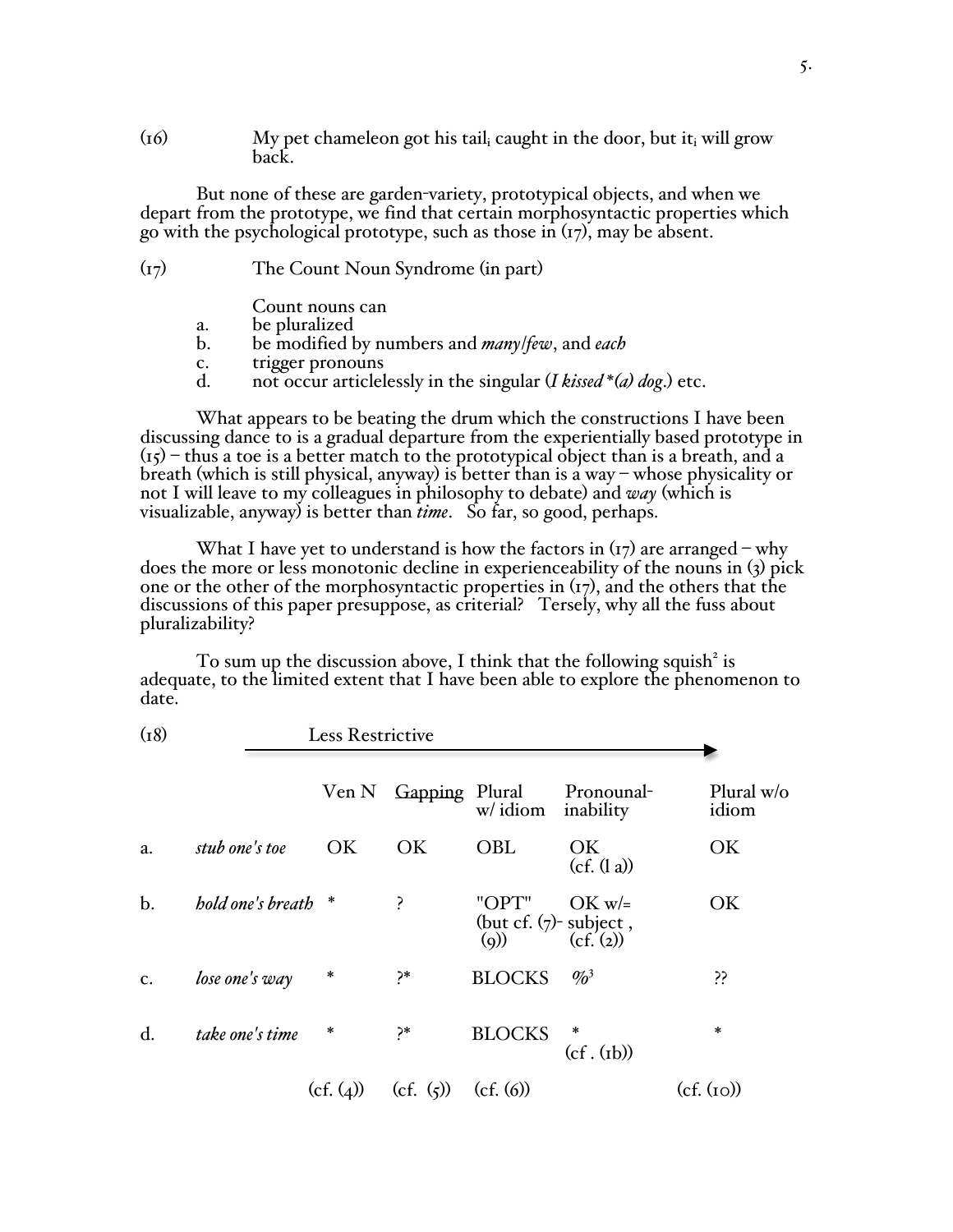The problem for future research, as I see it, it to provide an explanation for the ordering of the columns of (18), assuming, that is, that the basis I have suggested for the explanation of the rows – namely, departure from the prototypical notion of physical object – can be made to stand up under detailed scrutiny.

And there is a more general problem, which I can only indicate here: how do nouns lose their identity? What I am thinking of can be suggested by the facts in (19) and  $(20)$ .

| $(19)a$ . Tom bought           | a set of<br>two sets of<br>*a set of<br>*a setta              | burglar's tools.                                                     |  |
|--------------------------------|---------------------------------------------------------------|----------------------------------------------------------------------|--|
| b. Tom bought                  | a number of<br>*two numbers of<br>*a number<br>*a numbera     | burglar's tools.                                                     |  |
| c. Tom bought                  | a couple of<br><i>*two</i> couples of<br>a couple<br>a coupla | burglar's tools.                                                     |  |
| d. i. Tom bought               | a bunch<br>*two bunches of<br>*a bunch<br>a buncha            | burglar's tools.                                                     |  |
| ii. There is a bunch of pears, | *wine<br>a buncha {pears/wine}                                | in the fridge.                                                       |  |
| e. i. Tom bought               | a lot of<br>*two lots of<br>*a lot<br>a lotta                 | burglar's tools.                                                     |  |
| ii. There is                   | a lot of {pears/wine}<br>a lotta [pears/wine]                 | in the fridge.                                                       |  |
| $(20)a$ .<br>It is<br>on       | on the top of the box<br>top of the box.                      |                                                                      |  |
| *ontop                         | the box<br>(but. cf. $atop$ )                                 |                                                                      |  |
| b.<br>box")<br>1n              | front of the box<br>*{infront/afront} the box                 | It is (*in the front of the box (out with the meaning of "before the |  |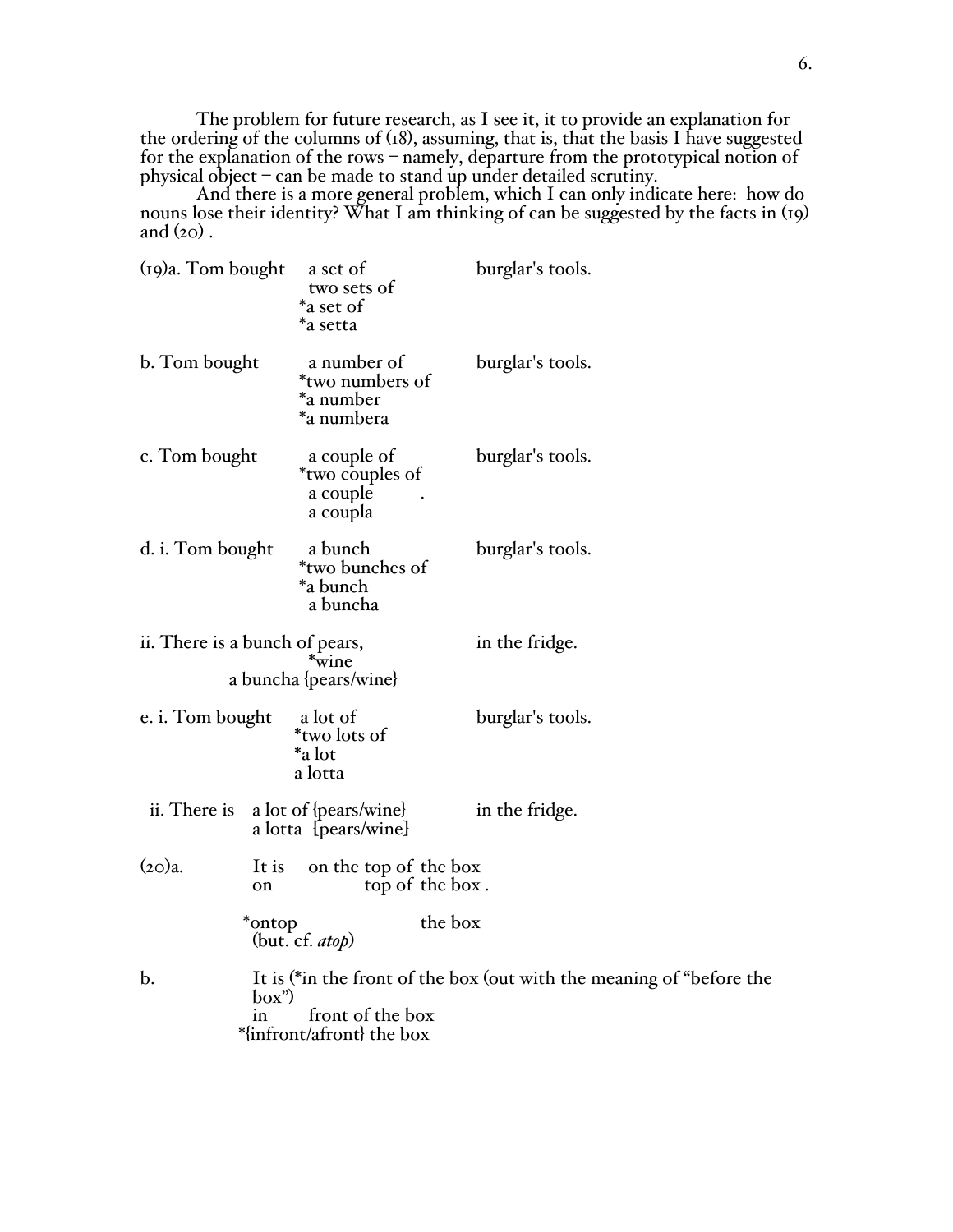(20)c. It is \*in the side of the box (out with the meaning *within the box*) side of the box inside of the box inside the box

d. It is \*by the side of the box (out with the desired meaning of *next to*) \*by side of the box \*byside of the box \*beside of the box<br>beside the box the box

It should be pretty clear, intuitively, what is going on in these two examples. In (19), we see a number of collective nouns which are in various: stages of ego-loss. In (19a), it is clear that we simply have two full nouns, *set*, and (*burglar's*) *tools*, while in (19e), the original noun *lot*, which originally denoted a two-dimensional array, as in *a lot of stamps* (cf. Pynchon's *The Crying of Lot 49*), has vanished entirely, as we can see from the fact that it now accepts mass nouns as objects (*a lot of wine*), which would be deviant if *lot* still had only its "array" meaning. *Bunch* is, for some speakers, on the road down the tubes: when it has contracted with its following *of*, it too can modify (?) mass nouns (cf. (19dii)). And it is already so far gone that it can no longer be pluralized: cf. (19di). Of all the nouns in (19), only the nouniest, *set*, retains this property (but why is *lots of* OK?). Although I have not indicated, this property in (19), the higher the noun is located in (19), the more easily (and variegatedly) it can be modified adjectivally: [*a large number of /\*a large lot] of pears*.

In (20), we find a similar slide toward ego-loss for such spatial nouns ( $N_{space}$ ) as *top*, *front*, and *side*. Without going into details, it is obvious that the stages in this nominal decay are those sketched in  $(21)$ .

#### $(21)$ . A Scenario for N<sub>space</sub> Doom

- a. Loss of article preceding N<sub>space</sub>: first optional (cf. *top*), then obligatory (cf. all other examples in (20))
- b. Fusion of  $N_{space}$  with preceding locative preposition (obligatory for *side*)
- c. Loss of following *of* (optional for *inside*, obligatory for *beside*)

Some N<sub>space</sub> have slid so far that we only find them as bound forms: *behind*, *beneath* and *underneath*; and *between*. Although I have not chronicled this factor in (20), it is my belief that the "application" of  $(21a)$  – the loss of the definite article – is correlated with unpluralizability: cf. *on the tops of the boxes* vs. \**on tops of the boxes*.

It would be tempting to conclude that pluralizability correlates with some semantico-pragmatic notion like "usable to refer with." However, there are counterexamples: plural nouns which seem not to refer to plural sets: *lots of wine*, or *she is keeping tabs on him*. Thus I think that a lot of careful work will be necessary here, to remove the chaff from the undeniable grain of truth in such an idea.<br>So to return, for a brief farewell, to the problem raised by the dwindling

compositionality of the idioms in  $(3)$ , and to the mystery surrounding the ordering of the columns in the squish of  $(18)$ , it seems we are in deep waters here. We must, as I have argued in a buncha papers on squishes, have a flexible set of metalinguistic predicates, so that we will be able to talk about the mores and lesses of idiomaticity, and of the egohood of nouns. Whether or not we will unearth a single generalized